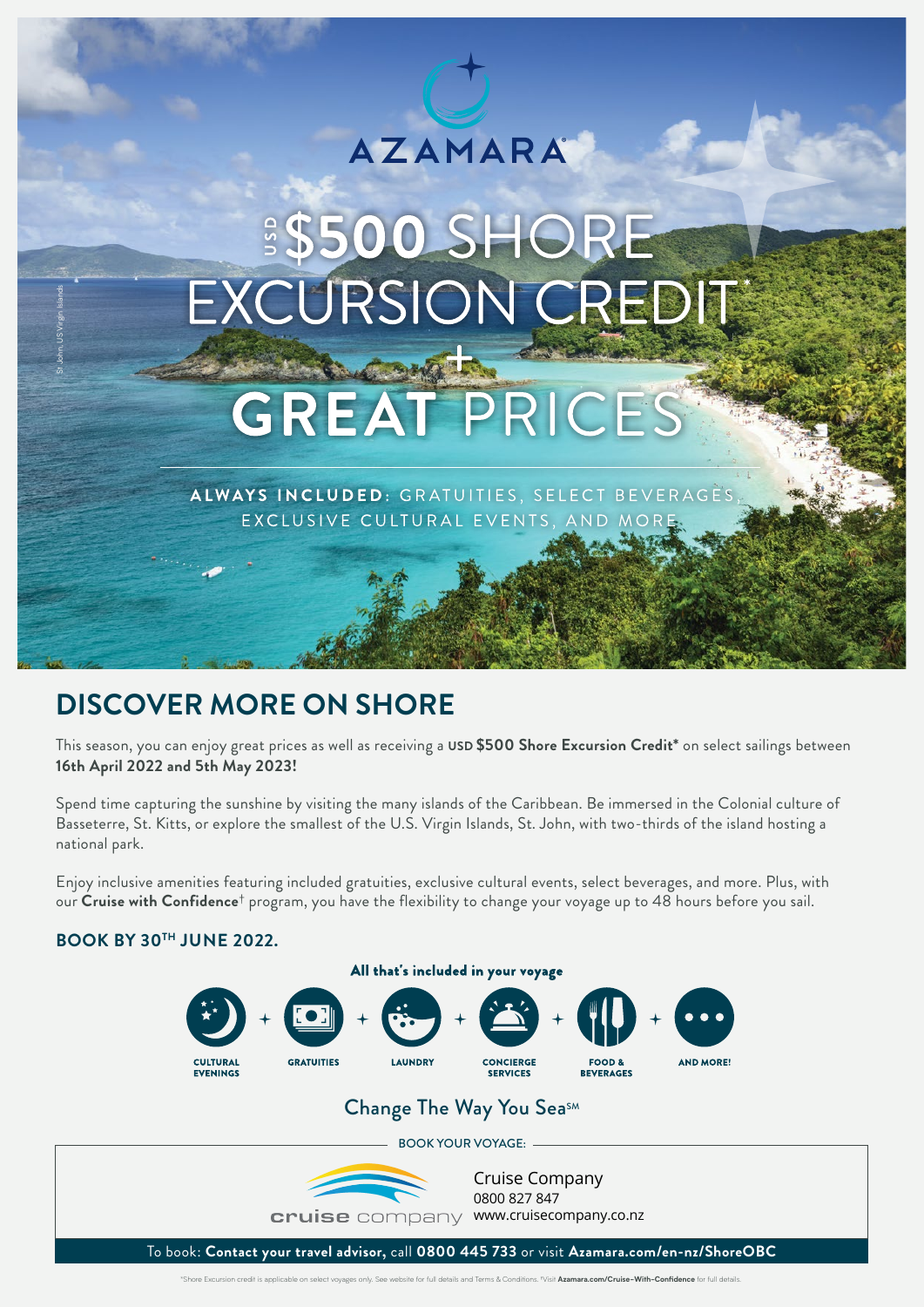|                           | <b>SAIL</b> | <b>NIGHTS</b>  | <b>VOYAGE ITINERARY</b>             | <b>EMBARK</b>                 | <b>DEBARK</b>                 |
|---------------------------|-------------|----------------|-------------------------------------|-------------------------------|-------------------------------|
|                           | 16 Apr 22   | $\overline{7}$ | <b>SPRINGTIME MED</b>               | <b>BARCELONA, SPAIN</b>       | ROME (CIVITAVECCHIA), ITALY   |
|                           | 23 Apr 22   | 8              | AMALFI & DALMATIAN COASTS           | ROME (CIVITAVECCHIA), ITALY   | RAVENNA, ITALY                |
|                           | 08 May 22   | 11             | SPAIN INTENSIVE                     | ROME (CIVITAVECCHIA), ITALY   | LISBON, PORTUGAL              |
|                           | 26 May 22   | 9              | SPRING MED & GRAND PRIX             | <b>BARCELONA, SPAIN</b>       | <b>BARCELONA, SPAIN</b>       |
|                           | 11 Jun 22   | $\,8\,$        | SPAIN INTENSIVE                     | <b>BARCELONA, SPAIN</b>       | LISBON, PORTUGAL              |
|                           | 19 Jun 22   | 9              | SUMMER SOLSTICE                     | LISBON, PORTUGAL              | COPENHAGEN, DENMARK           |
|                           | 28 Jun 22   | 14             | <b>BALTIC CAPITALS</b>              | COPENHAGEN, DENMARK           | SOUTHAMPTON, ENGLAND          |
|                           | 12 Jul 22   | 13             | <b>BRITISH ISLES</b>                | SOUTHAMPTON, ENGLAND          | DUBLIN, IRELAND               |
|                           | 25 Jul 22   | 14             | NORWAY INTENSIVE                    | DUBLIN, IRELAND               | AMSTERDAM, NETHERLANDS        |
|                           | 08 Aug 22   | 12             | <b>SCOTLAND INTENSIVE</b>           | AMSTERDAM, NETHERLANDS        | DUBLIN, IRELAND               |
|                           | 20 Aug 22   | 10             | <b>IRELAND INTENSIVE</b>            | DUBLIN, IRELAND               | SOUTHAMPTON, ENGLAND          |
|                           | 30 Aug 22   | 10             | WINE & CULTURE                      | SOUTHAMPTON, ENGLAND          | LISBON, PORTUGAL              |
| AZAMARA QUES <sup>-</sup> | 09 Sep 22   | 8              | SPAIN INTENSIVE                     | LISBON, PORTUGAL              | <b>BARCELONA, SPAIN</b>       |
|                           | 17 Sep 22   | 10             | ISLANDS OF THE MED                  | BARCELONA, SPAIN              | ATHENS (PIRAEUS), GREECE      |
|                           | 27 Sep 22   | 10             | <b>GREECE INTENSIVE</b>             | ATHENS (PIRAEUS), GREECE      | RAVENNA, ITALY                |
|                           | 07 Oct 22   | 8              | <b>CROATIA INTENSIVE</b>            | RAVENNA, ITALY                | ATHENS (PIRAEUS), GREECE      |
|                           | 15 Oct 22   | $\overline{7}$ | <b>GREECE INTENSIVE</b>             | ATHENS (PIRAEUS), GREECE      | ATHENS (PIRAEUS), GREECE      |
|                           | 15 Nov 22   | 11             | ARABIA & WORLD CUP                  | DUBAI, UNITED ARAB EMIRATES   | DUBAI, UNITED ARAB EMIRATES   |
|                           | 26 Nov 22   | 14             | <b>INDIA &amp; SRI LANKA</b>        | DUBAI, UNITED ARAB EMIRATES   | SINGAPORE                     |
|                           | 10 Dec 22   | 11             | <b>BALI &amp; WESTERN AUSTRALIA</b> | SINGAPORE                     | PERTH (FREMANTLE), AUSTRALIA  |
|                           | 21 Dec 22   | 14             | AUSTRALIA INTENSIVE                 | PERTH (FREMANTLE), AUSTRALIA  | MELBOURNE, AUSTRALIA          |
|                           | 04 Jan 23   | 17             | AUSTRALIA & NEW ZEALAND             | MELBOURNE, AUSTRALIA          | AUCKLAND, NEW ZEALAND         |
|                           | 21 Jan 23   | 16             | NEW ZEALAND & AUSTRALIA             | AUCKLAND, NEW ZEALAND         | SYDNEY (WHITE BAY), AUSTRALIA |
|                           | 06 Feb 23   | 13             | AUSTRALIA INTENSIVE                 | SYDNEY (WHITE BAY), AUSTRALIA | PERTH (FREMANTLE), AUSTRALIA  |
|                           | 19 Feb 23   | 16             | WESTERN AUSTRALIA TO ASIA           | PERTH (FREMANTLE), AUSTRALIA  | HONG KONG, CHINA              |
|                           | 07 Mar 23   | 12             | HONG KONG TO TOKYO                  | HONG KONG, CHINA              | TOKYO, JAPAN                  |
|                           | 19 Mar 23   | 15             | <b>JAPAN INTENSIVE</b>              | TOKYO, JAPAN                  | TOKYO, JAPAN                  |
|                           | 03 Apr 23   | 15             | <b>JAPAN INTENSIVE</b>              | TOKYO, JAPAN                  | TOKYO, JAPAN                  |
|                           | 18 Apr 23   | 17             | SPRINGTIME IN ASIA                  | TOKYO, JAPAN                  | SINGAPORE                     |
|                           | 05 May 23   | 23             | <b>SPICE ROUTE</b>                  | SINGAPORE                     | ATHENS (PIRAEUS), GREECE      |

Itineraries are correct at time of this document being created and subject to change and availability. For further details, call to discuss or visit **Azamara.com/en-nz/ShoreOBC**

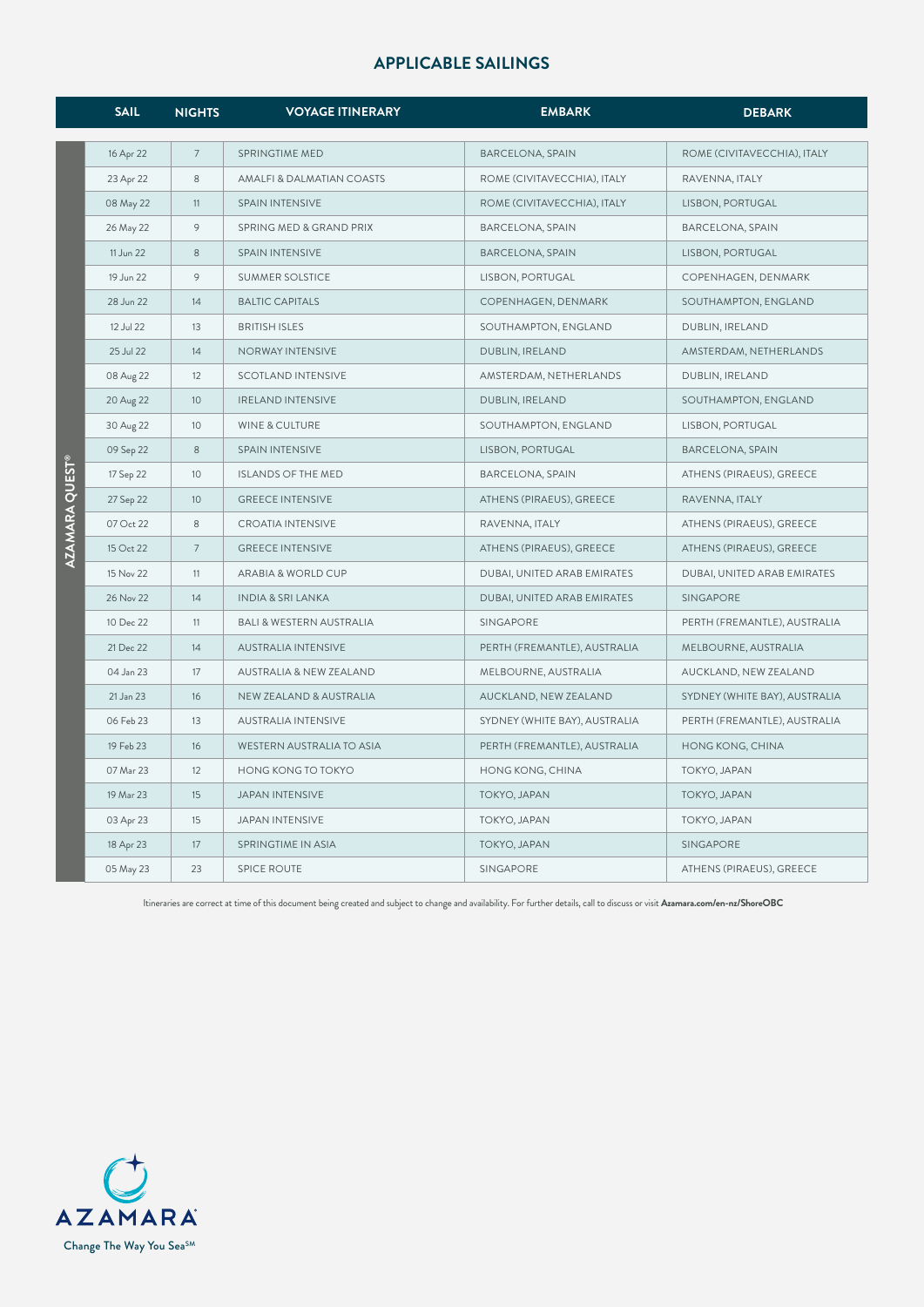|                | <b>SAIL</b> | <b>NIGHTS</b>  | <b>VOYAGE ITINERARY</b>       | <b>EMBARK</b>                  | <b>DEBARK</b>                  |
|----------------|-------------|----------------|-------------------------------|--------------------------------|--------------------------------|
|                |             |                |                               |                                |                                |
|                | 16 Apr 22   | $\overline{7}$ | <b>DALMATIAN SPRINGTIME</b>   | RAVENNA, ITALY                 | ATHENS (PIRAEUS), GREECE       |
|                | 23 Apr 22   | 12             | EGYPT & ISRAEL INTENSIVE      | ATHENS (PIRAEUS), GREECE       | ISTANBUL, TURKEY               |
|                | 05 May 22   | 12             | GREECE, TURKEY & BULGARIA     | ISTANBUL, TURKEY               | ATHENS (PIRAEUS), GREECE       |
|                | 17 May 22   | 9              | MEDITERRANEAN MOSAIC          | ATHENS (PIRAEUS), GREECE       | <b>BARCELONA, SPAIN</b>        |
|                | 26 May 22   | 5              | <b>GRAND PRIX WEEKEND</b>     | <b>BARCELONA, SPAIN</b>        | <b>BARCELONA, SPAIN</b>        |
|                | 31 May 22   | $\overline{7}$ | SPAIN INTENSIVE               | <b>BARCELONA, SPAIN</b>        | LISBON, PORTUGAL               |
|                | 07 Jun 22   | 10             | NORTHERN CITIES               | LISBON, PORTUGAL               | STOCKHOLM, SWEDEN              |
|                | 29 Jun 22   | $\overline{7}$ | NORWAY INTENSIVE              | OSLO, NORWAY                   | COPENHAGEN, DENMARK            |
|                | 06 Jul 22   | 10             | <b>BALTIC CAPITALS</b>        | COPENHAGEN, DENMARK            | STOCKHOLM, SWEDEN              |
|                | 16 Jul 22   | 11             | <b>BALTIC CAPITALS</b>        | STOCKHOLM, SWEDEN              | SOUTHAMPTON, ENGLAND           |
|                | 27 Jul 22   | 11             | <b>IRELAND INTENSIVE</b>      | SOUTHAMPTON, ENGLAND           | DUBLIN, IRELAND                |
|                | 07 Aug 22   | 9              | <b>ICELAND INTENSIVE</b>      | DUBLIN, IRELAND                | REYKJAVIK, ICELAND             |
| AMARA PURSUIT® | 16 Aug 22   | 9              | <b>ICELAND INTENSIVE</b>      | REYKJAVIK, ICELAND             | COPENHAGEN, DENMARK            |
|                | 25 Aug 22   | 12             | <b>BALTIC &amp; AMSTERDAM</b> | COPENHAGEN, DENMARK            | AMSTERDAM, NETHERLANDS         |
|                | 06 Sep 22   | 11             | <b>FRANCE INTENSIVE</b>       | AMSTERDAM, NETHERLANDS         | BORDEAUX, FRANCE               |
|                | 17 Sep 22   | 13             | SPAIN INTENSIVE               | <b>BORDEAUX, FRANCE</b>        | <b>BARCELONA, SPAIN</b>        |
|                | 30 Sep 22   | 10             | AMALFI & DALMATIAN COASTS     | <b>BARCELONA, SPAIN</b>        | RAVENNA, ITALY                 |
|                | 10 Oct 22   | $\overline{7}$ | <b>CROATIA INTENSIVE</b>      | RAVENNA, ITALY                 | RAVENNA, ITALY                 |
|                | 17 Oct 22   | 10             | <b>GREECE INTENSIVE</b>       | RAVENNA, ITALY                 | ATHENS (PIRAEUS), GREECE       |
|                | 27 Oct 22   | 8              | TURKEY INTENSIVE              | ATHENS (PIRAEUS), GREECE       | ATHENS (PIRAEUS), GREECE       |
|                | 04 Nov 22   | 15             | PHARAOHS, KINGS & EMPERORS    | ATHENS (PIRAEUS), GREECE       | ROME (CIVITAVECCHIA), ITALY    |
|                | 19 Nov 22   | 11             | SPAIN INTENSIVE               | ROME (CIVITAVECCHIA), ITALY    | LISBON, PORTUGAL               |
|                | 30 Nov 22   | 16             | PORTUGUESE PURSUIT            | LISBON, PORTUGAL               | RIO DE JANEIRO, BRAZIL         |
|                | 16 Dec 22   | 14             | ARGENTINA, URUGUAY & BRAZIL   | RIO DE JANEIRO, BRAZIL         | RIO DE JANEIRO, BRAZIL         |
|                | 07 Jan 23   | 17             | ANTARCTICA PURSUIT            | <b>BUENOS AIRES, ARGENTINA</b> | <b>BUENOS AIRES, ARGENTINA</b> |
|                | 24 Jan 23   | 17             | FALKLANDS & FJORDS            | BUENOS AIRES, ARGENTINA        | BUENOS AIRES, ARGENTINA        |
|                | 10 Feb 23   | 15             | CARNIVAL IN RIO               | <b>BUENOS AIRES, ARGENTINA</b> | BUENOS AIRES, ARGENTINA        |
|                | 25 Feb 23   | 10             | ARGENTINA, URUGUAY & BRAZIL   | <b>BUENOS AIRES, ARGENTINA</b> | RIO DE JANEIRO, BRAZIL         |
|                | 07 Mar 23   | 16             | PORTUGUESE PURSUIT            | RIO DE JANEIRO, BRAZIL         | LISBON, PORTUGAL               |

Itineraries are correct at time of this document being created and subject to change and availability. For further details, call to discuss or visit **Azamara.com/en-nz/ShoreOBC**

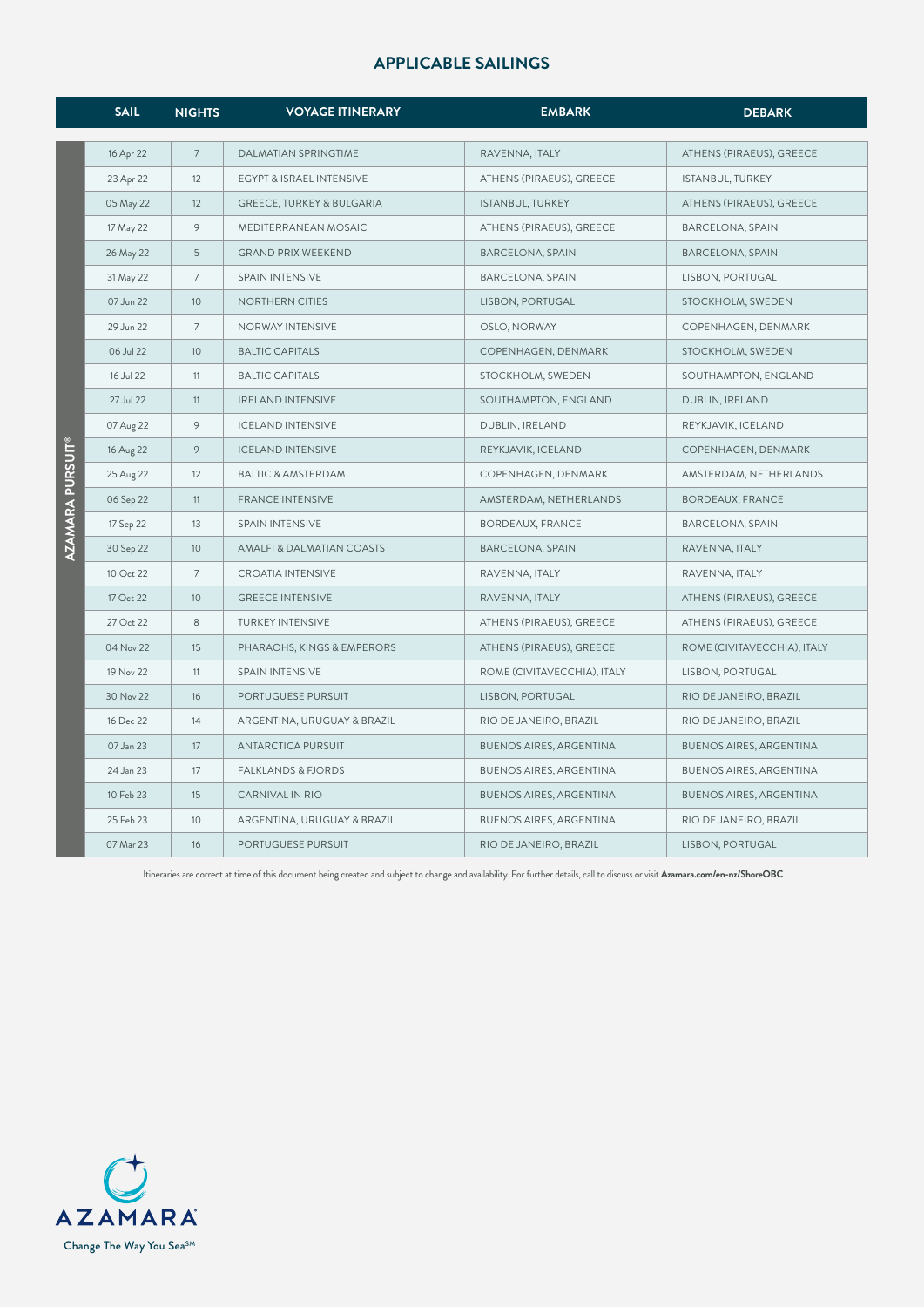|                              | <b>SAIL</b> | <b>NIGHTS</b>   | <b>VOYAGE ITINERARY</b>              | <b>EMBARK</b>                | <b>DEBARK</b>                |
|------------------------------|-------------|-----------------|--------------------------------------|------------------------------|------------------------------|
|                              | 02 May 22   | 11              | <b>CHRISTENING &amp; MAIDEN</b>      | MONTE CARLO, MONACO          | RAVENNA, ITALY               |
|                              | 13 May 22   | 8               | <b>CROATIA INTENSIVE</b>             | RAVENNA, ITALY               | RAVENNA, ITALY               |
|                              | 21 May 22   | $\overline{7}$  | <b>GREECE INTENSIVE</b>              | RAVENNA, ITALY               | ATHENS (PIRAEUS), GREECE     |
|                              | 28 May 22   | 7               | <b>GREECE INTENSIVE</b>              | ATHENS (PIRAEUS), GREECE     | ATHENS (PIRAEUS), GREECE     |
|                              | 04 Jun 22   | $\overline{7}$  | <b>GREECE INTENSIVE</b>              | ATHENS (PIRAEUS), GREECE     | RAVENNA, ITALY               |
|                              | 11 Jun 22   | 7               | <b>CROATIA INTENSIVE</b>             | RAVENNA, ITALY               | RAVENNA, ITALY               |
|                              | 18 Jun 22   | 11              | JEWELS OF THE MED                    | RAVENNA, ITALY               | ISTANBUL, TURKEY             |
|                              | 29 Jun 22   | 11              | GREECE, TURKEY & BULGARIA            | ISTANBUL, TURKEY             | ISTANBUL, TURKEY             |
|                              | 10 Jul 22   | 10 <sup>°</sup> | <b>GREECE INTENSIVE</b>              | ISTANBUL, TURKEY             | ATHENS (PIRAEUS), GREECE     |
|                              | 20 Jul 22   | 10              | <b>GREECE INTENSIVE</b>              | ATHENS (PIRAEUS), GREECE     | ISTANBUL, TURKEY             |
|                              | 30 Jul 22   | 11              | <b>GREECE, TURKEY &amp; BULGARIA</b> | ISTANBUL, TURKEY             | ISTANBUL, TURKEY             |
|                              | 10 Aug 22   | 9               | <b>GREECE INTENSIVE</b>              | ISTANBUL, TURKEY             | ATHENS (PIRAEUS), GREECE     |
|                              | 19 Aug 22   | 8               | <b>GREECE INTENSIVE</b>              | ATHENS (PIRAEUS), GREECE     | RAVENNA, ITALY               |
|                              | 27 Aug 22   | 12              | BEST OF THE MED                      | RAVENNA, ITALY               | <b>BARCELONA, SPAIN</b>      |
|                              | 08 Sep 22   | 8               | <b>FRANCE INTENSIVE</b>              | <b>BARCELONA, SPAIN</b>      | ROME (CIVITAVECCHIA), ITALY  |
|                              | 16 Sep 22   | 15              | PHARAOHS, KINGS & EMPERORS           | ROME (CIVITAVECCHIA), ITALY  | ATHENS (PIRAEUS), GREECE     |
|                              | 01 Oct 22   | 9               | AEGEAN TO ADRIATIC                   | ATHENS (PIRAEUS), GREECE     | RAVENNA, ITALY               |
|                              | 10 Oct 22   | 11              | <b>ITALY INTENSIVE</b>               | RAVENNA, ITALY               | ROME (CIVITAVECCHIA), ITALY  |
| AZAMARA ONWARD <sup>sm</sup> | 21 Oct 22   | 8               | <b>ISLANDS OF THE MED</b>            | ROME (CIVITAVECCHIA), ITALY  | <b>BARCELONA, SPAIN</b>      |
|                              | 29 Oct 22   | 7               | <b>FRANCE INTENSIVE</b>              | BARCELONA, SPAIN             | MONTE CARLO, MONACO          |
|                              | 05 Nov 22   | $\overline{7}$  | <b>ITALY INTENSIVE</b>               | MONTE CARLO, MONACO          | ROME (CIVITAVECCHIA), ITALY  |
|                              | 12 Nov 22   | 8               | <b>IBERIAN WONDERS</b>               | ROME (CIVITAVECCHIA), ITALY  | LISBON, PORTUGAL             |
|                              | 20 Nov 22   | 11              | WESTWARD PASSAGE                     | LISBON, PORTUGAL             | MIAMI, FLORIDA               |
|                              | 01 Dec 22   | 11              | <b>CARIBBEAN SUNSETS</b>             | MIAMI, FLORIDA               | MIAMI, FLORIDA               |
|                              | 12 Dec 22   | 10              | CARIBBEAN BREEZES                    | MIAMI, FLORIDA               | MIAMI, FLORIDA               |
|                              | 22 Dec 22   | 14              | CARIBBEAN HOLIDAY                    | MIAMI, FLORIDA               | MIAMI, FLORIDA               |
|                              | 05 Jan 23   | 12              | DEEP CARIBBEAN                       | MIAMI, FLORIDA               | MIAMI, FLORIDA               |
|                              | 17 Jan 23   | 10 <sup>°</sup> | CARIBBEAN BREEZES                    | MIAMI, FLORIDA               | MIAMI, FLORIDA               |
|                              | 27 Jan 23   | 16              | CENTRAL & SOUTH AMERICA              | MIAMI, FLORIDA               | LIMA, PERU                   |
|                              | 12 Feb 23   | 16              | PERU, ECUADOR & THE ABC'S            | LIMA, PERU                   | MIAMI, FLORIDA               |
|                              | 28 Feb 23   | 11              | FLORIDA TO THE CANARIES              | MIAMI, FLORIDA               | GRAN CANARIA, CANARY ISLANDS |
|                              | 11 Mar 23   | 7               | CANARY ISLANDS INTENSIVE             | GRAN CANARIA, CANARY ISLANDS | GRAN CANARIA, CANARY ISLANDS |
|                              | 18 Mar 23   | $\overline{7}$  | CANARY ISLANDS INTENSIVE             | GRAN CANARIA, CANARY ISLANDS | GRAN CANARIA, CANARY ISLANDS |
|                              | 25 Mar 23   | 10 <sup>°</sup> | SPAIN INTENSIVE                      | GRAN CANARIA, CANARY ISLANDS | LISBON, PORTUGAL             |

Itineraries are correct at time of this document being created and subject to change and availability. For further details, call to discuss or visit **Azamara.com/en-nz/ShoreOBC**